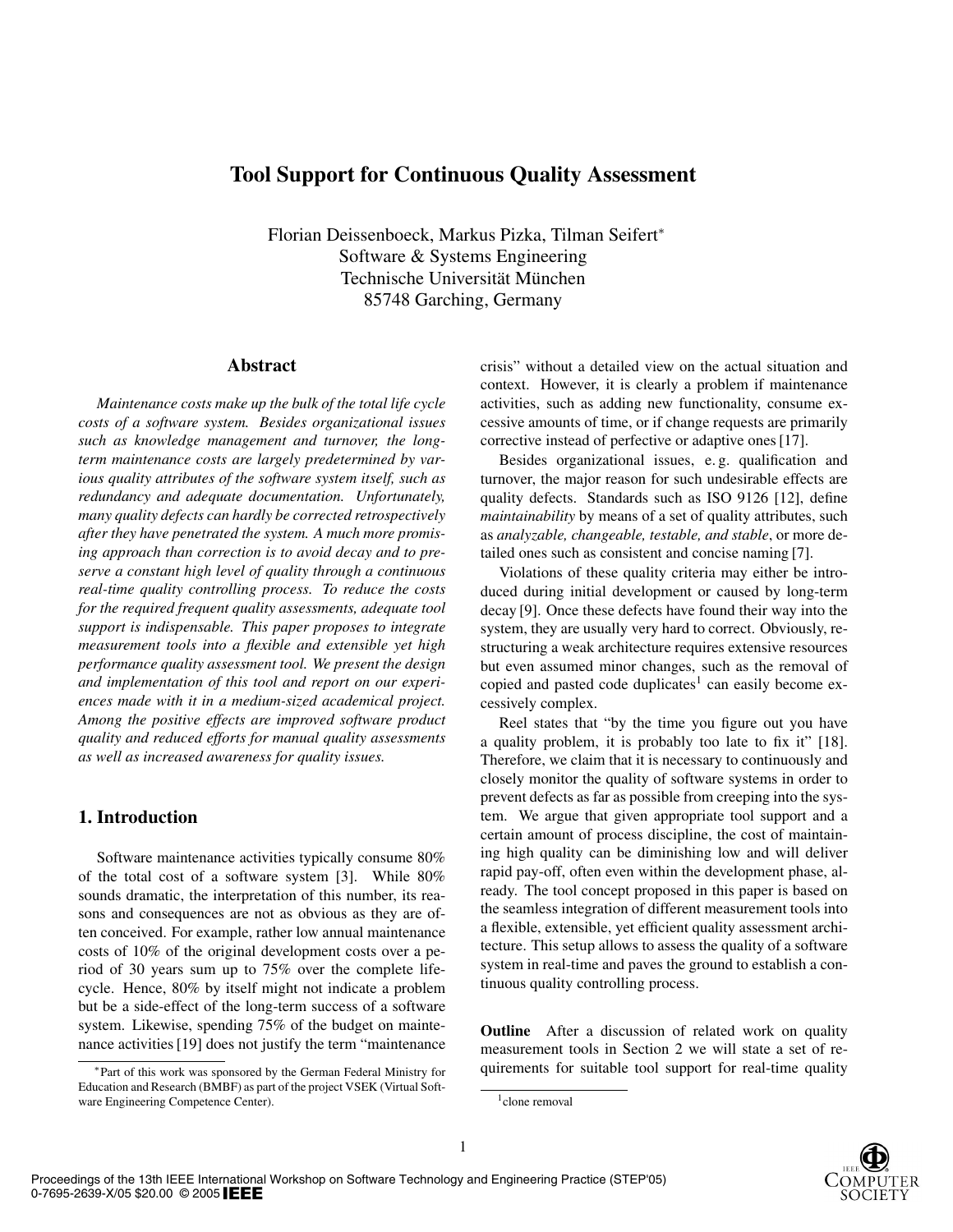controlling with respect to maintainability in Section 3. The design and implementation of our tool *ConQAT* (Continuous Quality Assessment Tool) is detailed in Section 4. In Section 5 we report on our experiences with *ConQAT*. Finally, Section 6 summarizes our findings and gives a glimpse on future work.

## 2. Related Work

### 2.1. Software Quality

There is plenty of work on software quality in general [13, 15, 16] as well as on more specialized topics like *maintainability* [1, 6]. In fact there is far too much previous work on the topic to be covered here in its entirety. This is especially true as different authors approach this ample topic from very different angles and deal with it on very different levels of abstraction using very different methods. Nevertheless nearly all previous work shares one common result: The great variety and diversity of factors on software quality. This is highlighted particularly by a number of publications about *software quality models* that aim at decomposing complex quality attributes like *maintainability* into more tangible ones. Examples are Dromey's model [8], the original *Factors-Criteria-Metrics* model [4] and our twodimensional quality model presented in [5].

### 2.2. Software Quality Tools

Commercial vendors as well as the open source community offer a plethora of diverse software analysis and quality assessment tools.

An approach taken frequently is the construction of a *facts database* or an intermediate *meta-model* representing an abstraction of the source code. Commonly used levels of abstraction are for example an *abstract syntax tree* (AST) or a *call-* or *dependency-graph* of the system. Typically, object-oriented [14] or relational models [2] are used to implement the selected level of abstraction. Albeit great differences in the detailed design of the various *facts* or *metamodel* based approaches to software analysis, all of these approaches preprocess the input before performing the actual analysis. During this preprocessing stage the system under investigation gets parsed and transformed into the format of the meta-model. All analyses and assessments are then carried out on the meta-model.

Although this well-structured tool design is consequent and elegant from a software engineering point of view, it has a major drawback: it rigidly defines a certain level of abstraction and thereby limits the range of possible analyses. Code duplication checks, for example, can't be performed on the dependency graph. As important quality aspects are of very diverse nature and rely on different information this problem is typically circumvented by offering multiple layers of abstraction for the different types of analyses. But this means that all information needed to construct the complex multi-layer meta-model needs to be acquired for the entire system, which in turn renders building the meta-model a very expensive task. In practice, preparing the meta-model of a large scale system often takes several hours which is unacceptable for real-time quality assessment. In fact, these tools are used by quality experts for rather infrequent indepth investigations of certain quality criteria. They are not suited for the integration into a continuous quality controlling process.

Besides *facts* and *meta-model* based approaches, there are numerous metric tools. They come as stand-alone tools or plug-ins for development environments like Eclipse (e. g. *Metrics*<sup>2</sup>). This range of products is supplemented by a number of assessment (or audit) tools like  $PMD<sup>3</sup>$  which usually offer batch and interactive operation modes, too. Some of the available tools are designed as extensible platforms which may be augmented with custom analyses, allowing a centralized view of the results. However, they fail to provide means to compose more complex analyses from a set of simple analysis modules — even though, literature on software quality [4, 12] clearly points out that quality is a complex and diverse matter which can only be assessed by analyzing and aggregating a great number of influencing factors. Therefore the composition of different analyses that create a holistic view on a system's quality is a crucial feature of a quality analysis tool.

### 3. Quality Management

The success of quality management depends on the quality management process, the criteria used to assess quality, and the tool support provided.

### 3.1. The Process

An ideal quality management process allows to detect small deviations from the target quality, so that corrective action can be taken immediately, and it allows to do so early and continuously, i. e. "in real-time of development". It provides and uses a set of information about the current quality status of the system. This information must be complete and detailed on one hand to be of direct value to the developers, on the other hand it must provide an aggregated view on the same information to give a quick and accurate overview over the status of the system. It must be possible to tailor this information to the specific needs of the project. The information must be up-to-date and available at any time; the collection of data must not affect development tasks.



<sup>2</sup>http://metrics.sourceforge.net/

<sup>3</sup>http://pmd.sourceforge.net/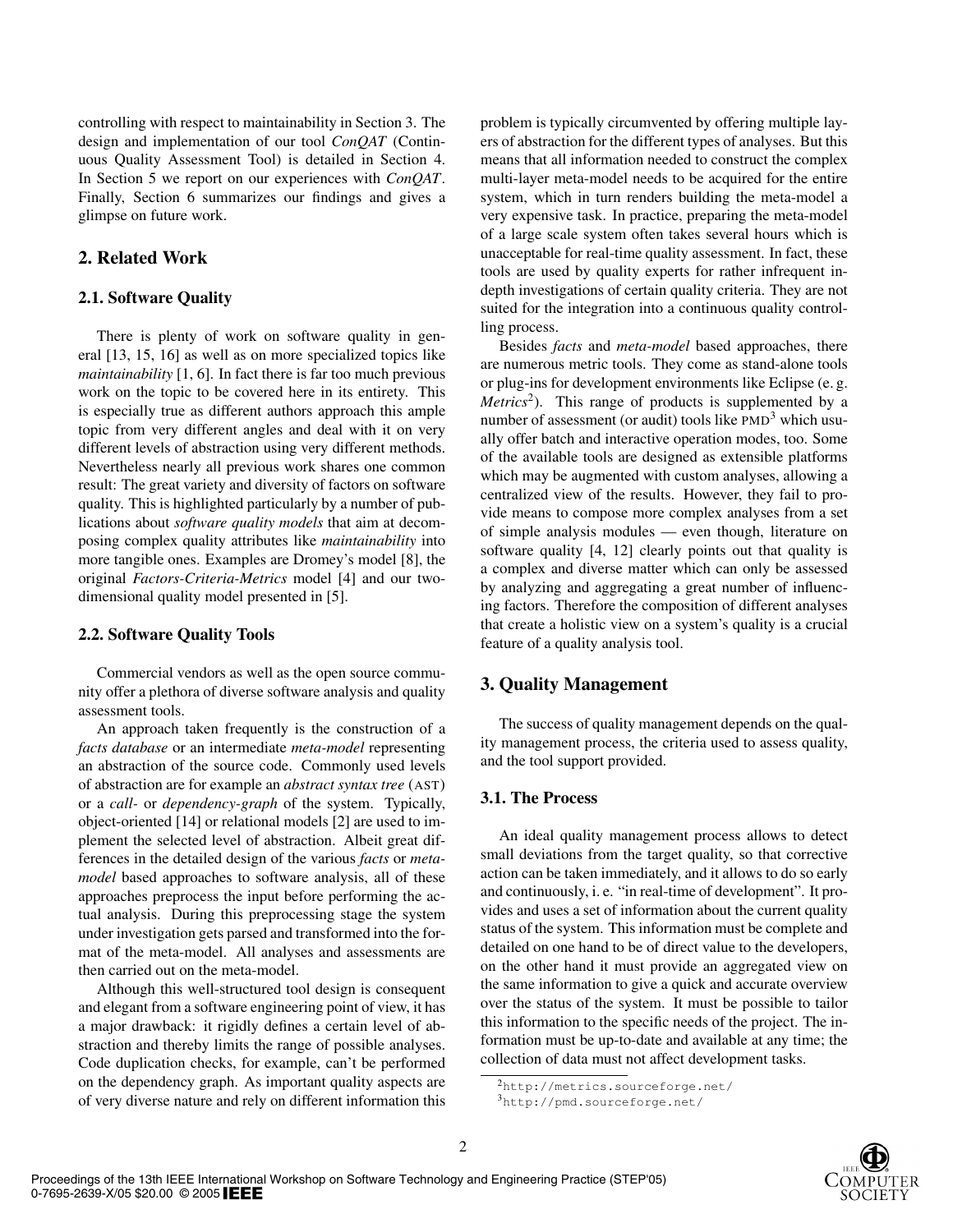#### 3.2. The Criteria

Due to the diversity of the factors influencing product quality the real challenge in software quality management is to find the right criteria that allow to draw an accurate picture of the quality of a system. Identifying these criteria proves to be very complex as every project constellation demands a unique set of quality criteria that match its specific properties (in addition to generally accepted criteria).

Quality models like [4] or [8] help identifying the relevant criteria by providing a structured framework. In [5] we present an approach that allows advanced project-specific tailoring by taking into account the activities carried out within a certain constellation.

By not limiting itself to aspects that can be measured automatically this approach further differs from other quality management endeavors. We believe that many essential quality issues, such as the usage of appropriate data structures and meaningful documentation, are semantic in nature and can inherently not be analyzed automatically. Moreover the relevance of automatically determined metrics, e. g. *coupling between objects (CBO)*, is questionable if evaluated in isolation.

We claim that only the combination of different measures, including systematic "manual" evaluations as well as automatic measurements, can provide a coherent set of criteria that serve as indicators for the quality of the system. An example is cross-checking our *manual* source code rating (see sec. 5) with *automatic* checks for JavaDoc comments, comment ratio, unit tests results, test coverage etc.

#### 3.3. The Tools

Following this reasoning, we derive the following key requirements for the tool support of the quality management process.

Static Output: The tool should work in a noninteractive, automated way with a static output so that there is no additional cost (in time, effort, or motivation) to use it. It should integrate different result types. For *ConQAT*, we decided to produce an HTML page in the nightly build that gives a detailed, integrated report about all quality attributes considered in the following.

Different Views: Information should be available in a detailed form as well as in an aggregated, brief form to satisfy the needs of different stakeholders in the project.

Flexibility: The system needs to be flexible in a way that it is easy to combine different analyzers and to configure different analysis runs that exactly match the needs of the project. In different phases and for different projects, different questions might be asked. The tool should be easily configurable to give concise answers.

Extensibility: The same argument leads to the requirement that the tool should provide an infrastructure to make extensions with new analyzers as easy as possible.

**Diversity:** Quality attributes can be discussed on many different levels. The tool should make no restrictions about the level of detail, the level of granularity, nor the type of the attribute of the analysis. Examples of analysis levels include the source code, the build process, the documentation, or repository properties.

### 4. ConQAT

To the best of our knowledge none of the tools available completely satisfies the requirements pictured above. We therefore designed *ConQAT* from scratch. Our design considerations are led by the requirements above and by the experiences we made with existing analysis tools as well as our own prototypes.

A central decision is not to follow the approach taken by fact-databases or meta-modeling tools as we believe that a common abstraction level inherently increases implementation effort and hampers performance. Why load a complex call graph representation of the entire source code into a relational database, just to find out how often it contains the string literal "TODO"? The usual argument in favor of a common abstraction level is reduced redundant analysis steps. As *ConQAT* shows, this problem can be elegantly circumvented by using smart caching mechanisms while making sure that no superfluous analyses are carried out.

It quickly became evident that our tool must provide a flexible extension (or plug-in) mechanism to fulfill our requirements. These extensions can carry out various analyses whose results should be composable.

The main challenge here was the design of an architecture which is rigid enough to allow the efficient combination of different analyses while being flexible enough to integrate the plethora of different kinds of analyses. Detailed analysis of different extensible architectures pointed out that there is in fact a *spectrum of flexibility*. However, there's always a trade-off between the flexibility and the expressiveness of the extensions.

On one end of the spectrum you find architectures which are extremely rigid. They define a very stringent extension interface and thereby limit the extensions' expressiveness. Nevertheless, they allow a flexible composition of the extensions and permit a rich infrastructure in the architectural core of the system. On the other end of the spectrum you find architectures which define a very unspecific interface and integrate their extensions only loosely. This enables extensions to be much more powerful but limits composition possibilities and inhibits a rich common infrastructure.

To obtain a better understanding of this spectrum we developed two prototypes close to both ends of it. The one on the *rigid* end basically supported a mapping from compilation units to numerical metric values. Obviously this

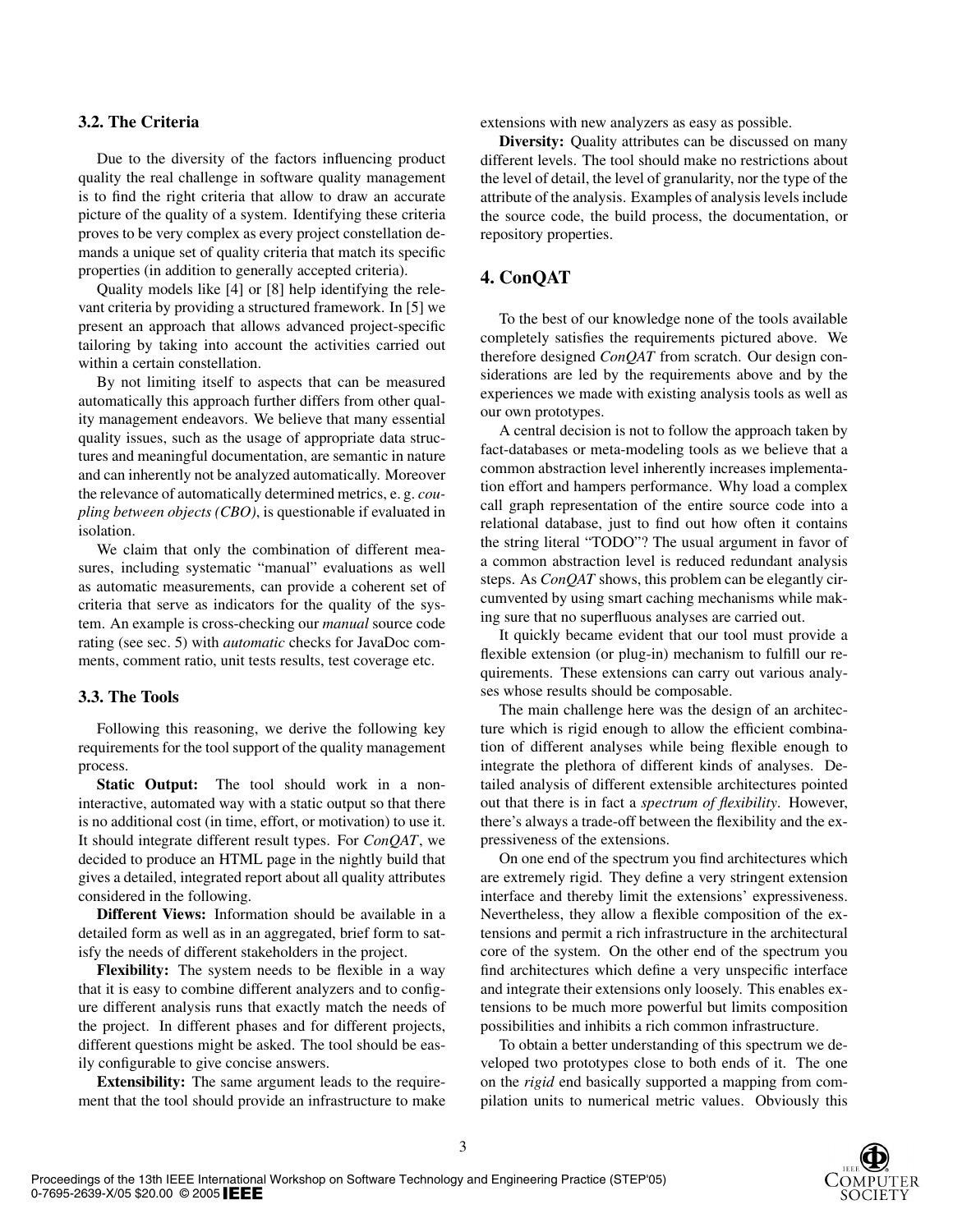mechanism allows very efficient composition of different analysis modules but limits the range of analysis types. It doesn't support metrics which yield anything but a numerical value (without cumbersome workarounds) and makes analyses with a granularity different from compilation units impossible. The prototype at the other end of the spectrum was more or less a web portal which allowed the extensions to contribute HTML pages with their analysis results. It should be clear that this approach allows almost unlimited possibilities for the extensions but makes a meaningful composition of different extensions nearly impossible.

#### 4.1. Design Considerations

Our analyses and experiments showed that finding the "right spot" on this spectrum was impossible due to the multifaceted nature of quality factors. Whenever we came up with a seemingly suitable set of interfaces a new requirement for a specific quality analysis revealed another deficiency. Though this could be attributed to a lack of skills on our part we are convinced the problem is caused by the great number of diverse analysis types a system like this must support.

We therefore opted for a solution which avoids picking a fixed spot on the *flexibility spectrum* and thereby limiting the system's versatility. Central idea of the selected solution is to specify interfaces that are general enough to support literally every kind of analyses and let evolutionary mechanisms work out more precise interface definitions for components that allow meaningful composition.

These considerations finally led to the design depicted in figure 1. The central element of *ConQAT*'s architecture are *processors* that are interconnected in a pipes-and-filter oriented style. These processors have highly diverse tasks and work like functions that accept multiple inputs and produce a single output. The *Driver* component is responsible for configuring the processor network and passing information from one processor to another. Processors may access external data like the file system or databases either directly or using one of the provided *Libraries*.



**Figure 1. Architectural Overview**

#### 4.2. Analyses Composition

A simple example for composing an analysis of multiple processors is depicted in figure 2. Purpose of this analysis is to determine the average length of methods and to assess it with regard to a threshold. The analysis is composed of 7 processors which perform highly diverse and dedicated tasks. Processor *Scope* analyzes the file system and records the directory structure for all source code files that match a certain naming pattern. This tree-like data structure is forwarded to processors *LoC* and *#Methods* which determine the lines of code of each source file respectively compute the number of methods whereas the latter uses a parser or bytecode analyzer (provided as library). Processors *#Methods* and *LoC* both annotate the original data-structure with integer values describing the results of their analyses and hand them to processor *Div*. This is a very simple processor which solely computes the average method length for each source file. Processor *Assessment* assesses the average method length with regard to a predefined threshold and rates each source file on simple traffic light scale with either GREEN, YELLOW or RED. Processor *Aggregator* aggregates these assessments from the leaves to the root of the tree, i. e. nodes that have RED child nodes are themselves rated RED. Finally processor *Output* writes the results to a file with a suitable format like HTML.



**Figure 2. Processor composition example**

#### 4.3. Agile Architecture Evolution

The type of data exchanged between processors is purposely unspecified to allow greatest possible flexibility. As *ConQAT* and its processors are implemented in Java it is actually defined as *java.lang.Object*. Nevertheless processors must define their concrete interfaces by means explained below. Our hope was that during the continuing extension of the tool *families of processors* with matching concrete interfaces would emerge like it is indicated in figure 1 by the dashed "clusters" denoted with  $F_i$ .

Processor Families Fortunately our assumption was confirmed very quickly: After implementing a couple of processors the desired *families* emerged. Examples are processors that perform calculations on scalar values as typically done when processing the results of metric analyses. These processors have no knowledge of the origin of the

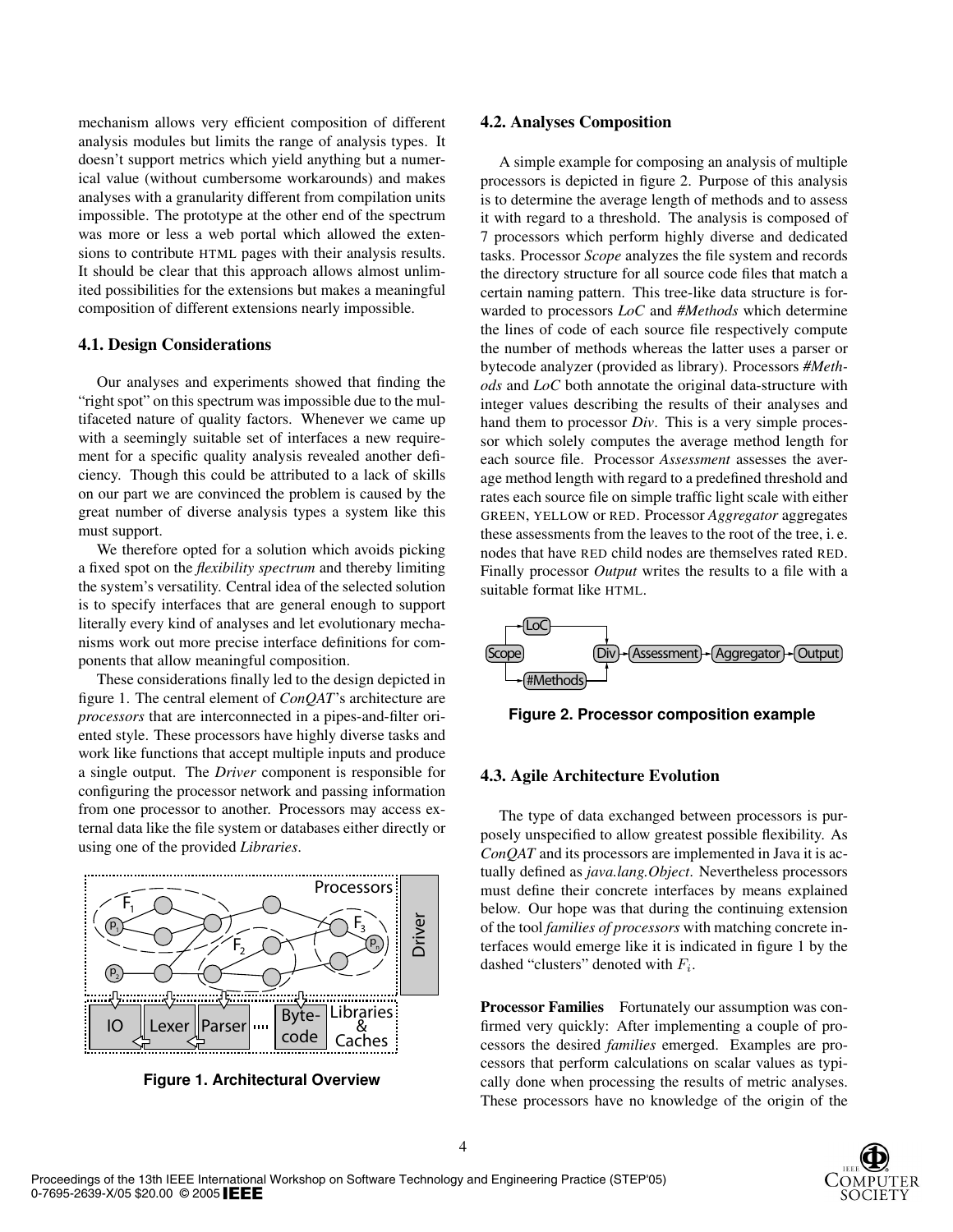values they process and can thereby be flexibly combined and reused in all situations that demand basic calculations.

Another example are processors that deal with the "traffic light assessments" we typically use. Besides assessing the results produced by other processors they are specialized in aggregating and filtering assessed results.

To actually analyze the system there is a family of processors that deals with the analyses of source code. This family can be subdivided in processors that analyze code in a language-independent way and processors that rely on more complex parsing mechanisms.

In addition to that there is a family of processors that is responsible for creating human readable output of the results. To make the results easily available to all project participants this is done in HTML.

Collaborative Interfaces Experience shows that interfaces within processor families remain stable after a certain tuning phase due to their relatively limited scope. This allows flexible organization of analyses by composing processors in different ways. An obvious example are the processors that deal with scalar values. By implementing a set of processors which perform basic calculations, more complex calculations can be performed by composing processors. Note that formally the computability expressed by composition is limited as we don't allow recursive calls to the processors. In practice this proves to be of no significance since each processors may implement every computable function.

Equally important are the interfaces between different families of processors. This is best illustrated by the following example. There is a family of processors that perform code audits like checking code format conventions or finding dubious pieces of code like empty blocks. These processors create lists with audit warnings for each source file. A simple interface between these processors and the ones described above is a processor that counts the number of warnings for each source file. This number may then act as input to further processors which perform calculations on it or assess it with regard to predefined rules. Here too, experience shows that the interfaces become stable relatively quickly.

Controlled Evolution By exploiting evolutionary mechanisms this approach leads to the modularization which we weren't able to design from scratch due to the great diversity of requirements. Evolutionary approaches demand measures of control to ensure success and avoid undesired developments. Problems that typically arise and which we experienced as well are "bloated" functionality of single processors and redundancy as two or processors implement the same functionality. We counter these effects with precisely the same continuous quality controlling measures we advocate in this paper. This involves clone detection, static checks for architecture violations combined with manual reviews. From the very beginning, we used *ConQAT* in a bootstrapping manner on itself to integrate these activities.

Central to these activities was identifying commonly used functionality and moving it to libraries that can be accessed by all processors.

Categorization The processors that evolved during *Con-QAT*'s 10 month lifetime can be broadly categorized as follows:

*Scoping.* A processor may define the scope of particular analyses. It does this by building an appropriate object tree (e. g. representing files and directories) and passing it on to other processors.

*Filtering.* According to some filtering criterion, a filtering processor may remove particular nodes from the tree (e. g. discard files edited by a certain author).

*Analysis.* An analyzing processor carries out a particular analysis on the elements of an object tree and annotates the tree elements with the results (e. g. lines of code or number of comment lines); or it may analyze the whole tree (e. g. analyzing dependencies between its elements) and produce a new result type (like a dependency graph).

*Aggregation.* An aggregating processor collects values from different analyzers and annotates them with aggregated values (e. g. comment ratio).

*Output.* Finally a processor responsible for the output collects the analysis results and displays them in a humanreadable format (e. g. HTML).

### 4.4. Configuration and Type Safety

This agile evolution of the architecture must be supported by a solid technical basis that inhibits uncontrolled growth of the interfaces. Typically one would expect that our decision to loosely specify the interfaces between the processors would result in a mess of explicit cast operation and the accompanying inevitable cast errors. Indeed the problems arising from the unspecified interfaces initially made our approach look infeasible. After implementing about 15 different processors we realized that the problems of non-explicit interfaces and the required explicit type casts introduced too many sources of errors to achieve a well maintainable system. We therefore developed a novel solution which we regard powerful and elegant. As we consider it essential for the success of *ConQAT*, this solution is presented in detail along with *ConQAT*'s configuration mechanism.

Configuration An important design decision affects the mechanism that allows users and extenders of *ConQAT* to configure composed analyses from simple building blocks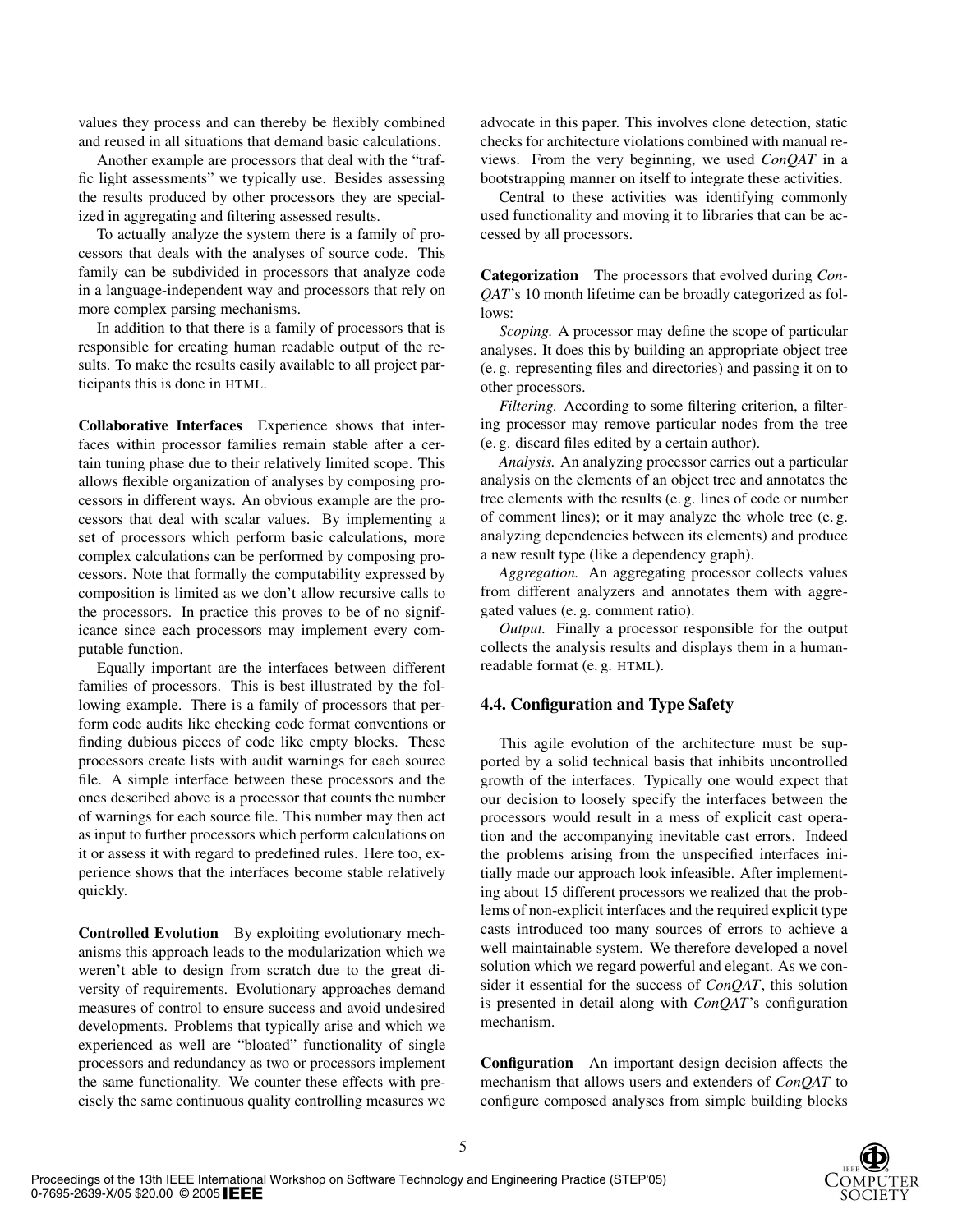(the processors). In early prototypes this configuration was simply done by hard-coding the configuration with Java. As even the most simple reconfiguration of the system demanded modification of source code, re-compilation and redistribution of the whole system it became evident that this approach is not an option for a system whose central requirement is flexibility.

We therefore moved to a solution that employs a declarative (XML) configuration file to describe the interconnection of processors. This resembles the mechanisms typically used by extensible architectures like the Eclipse platform [11]. The disadvantage of this approach is the need for a minimal interface which processor implementations have to adhere to, and a mechanism to describe the mapping between the declarative configuration file and the implementation of the processors.

Processors' Interfaces As our processors are basically functions, their interfaces could be described by a single method:

```
Object process(Object[] parameters);
```
This interface precisely displays the problem discussed before: it is in fact untyped. As implementations can hardly perform any real work on objects with type *Object* they need further knowledge of the actual type of the parameter objects. Processor composition is further hampered by the fact that result type of a processor is unspecified.

With the new features of Java 5 the latter problem can be solved relatively easily using covariant return types. Covariant return types allow implementers of an interface to refine the return types of methods by using a subclass of the original return type, e. g.:

```
Integer process(Object[] parameters);
```
Unfortunately the former problem can't be solved as easily since covariant method parameters are unsafe and therefore not supported in Java. Central idea of our solution to this problem is to omit input parameters in the interface and leave their definition up to the processors. This is achieved by using Java's annotation mechanism<sup>4</sup>.

Two example processor implementations are shown on the right hand side of figure 3. Both processors implement the parameterless method *process* and define their result types by using covariance. Processor *FileSystemScope* is responsible for scanning a given directory path for all Java source files and creating an *IFileSystemElement*-object that describes the resulting directory tree. The task of processor *LOCAnalyzer* is to annotate each leaf element of this tree object with the number of lines of code the corresponding

source file has. Obviously this processor needs an object of type *IFileSystemElement* to work on. Therefore it defines a method

```
void setRoot(IFileSystemElement root);
```
and annotates it as a *@AConfigElement*. This annotation informs the *ConQAT* runtime system that the annotated method is meant to provide an input parameter. Additionally one may use the annotation to specify further details e. g. if this parameter is mandatory or not.

Type Safety To fully grasp the benefit of this approach one must understand how the connection of different processors is configured with *ConQAT*. A typical configuration file is shown on the left hand side of figure 3. It defines the processors named "source" and "loc-analysis" where the latter one is connected to the former one by referencing its name ("@source"). This connection is indicated by line  $(1)$ . This configuration implies a corresponding connection between the implementation of the two processors as shown by line (2). Now the advantage of this mechanism becomes evident: *ConQAT*'s run-time system can make sure that two connected processors have matching interfaces by using Java's reflection mechanism. In fact *ConQAT* refuses to run an analysis if the interfaces of connected processors do not match. The advantage of this approach is that type safety needs be ensured only once before running the first analysis. We call this approach "configuration time type checking" (opposed to compile time or runtime type checking).

Besides this, the figure also shows that there is a defined mapping between the configuration file and the processors' implementations. Line  $\circled{3}$  shows that the processor implementation is referenced by specifying the class name in the configuration file. Lines  $\Phi$  and  $\Phi$  exemplify how XML-elements are mapped to the corresponding input parameter methods: By using annotations, class *FileSystem-Scope* states that it expects only one configuration element called "input" that has exactly one attribute "root" with type *String*. In contrast to parameter "@source" which describes a reference to the output of the processor *source*, "src" is an immediate parameter since strings can be provided in the configuration file itself.

In fact annotations in processors are not only used to ensure type-safety and allow a defined mapping to the declarative configuration file but also provide a basis for automated generation of processor documentation.

Runtime The driver component is responsible for interconnecting the processors as defined in the configuration file and running the analysis. During start-up the driver loads the processors' classes via reflection and uses their



<sup>4</sup>http://java.sun.com/j2se/1.5.0/docs/guide/ language/annotations.html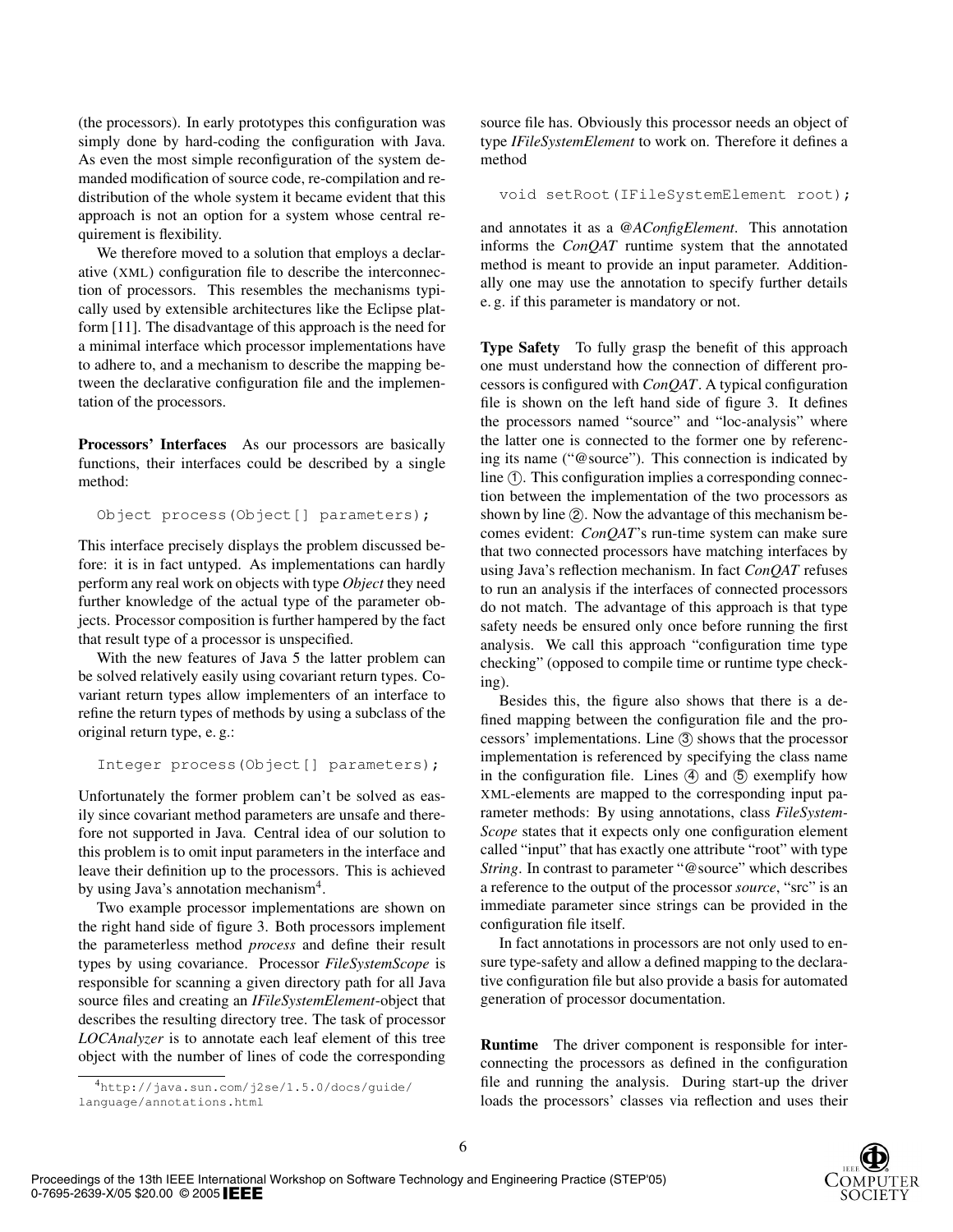meta data to ensure type safety. It thereby ensures that the configuration is valid before starting the analysis.

Processors are topologically sorted and then ran one after another. During execution the driver passes the result from one processor to the next. If a processor's result is used more than once the driver is responsible for cloning it. It additionally performs some monitoring tasks to provide debugging information if one of the processors should fail.

#### 4.5. Caching Mechanisms

By nature, several different processors work on the same resources, e. g. different code style analyses on the AST of the compilation units. *ConQAT* offers a set of *libraries* that provide commonly used functionality. Apart from the already mentioned parser library this includes libraries as simple as the IO library and as complex as a library that provides access to the system's call graph.

These libraries form a central point of entry to the analyzed system's artifacts and thereby allow the implementation of efficient caching strategies. As it is very likely that different processors will use e. g. the AST of a particular compilation unit, the AST will be cached for future use and needs to be built only once. All *ConQAT* libraries use caching mechanisms which greatly reduces analysis time. To further improve performance the libraries are built on top of each other (if reasonable). The parser library uses pre-cached tokens from the lexer library. All caches are implemented in a memory-sensitive way and support dynamic uncaching if the system is short of memory.

### 5. Experiences

Our group actively develops a number of different software engineering tools. *ConQAT* was used to maintain a steady quality level during the ongoing work on these tools. Here we report on the experiences we made with the maintenance of roughly  $100$  KLOC<sup>5</sup> Java code in a period of 10 month.

### 5.1. Project Environment

Though our project environment doesn't fully reflect an industrial one we consider it well-suited for the evaluation of a quality assessment tool. Analogous to many industrial projects we have to deal with varying levels of experience and programming skills on the side of the developers which are students and researchers. The team size of 14 (10 students, 4 researchers) corresponds to the team size typically found in industrial projects. Like many current industrial

7

projects our project involves high risks regarding new technologies due to the rapid development of the Java infrastructure.

We additionally face a number of problems which are less common in industrial projects but provide a touchstone for software quality management. As typical students projects last about 3 to 4 months, we have short project phases and turnover is very high. Students almost always work on the project part-time and developers often work in a distributed fashion (in the lab, in the office, at home).

This project situation demands efficient means of quality management to ensure a constantly high steady quality level while optimizing the times researchers spend on the project. To achieve this, researchers require an instrument that allows them not only to monitor project progress but also enables them to continuously assess the quality of new developments as well as changes to the existing resources.

#### 5.2. Controlling Quality with ConQAT

To provide such an instrument, we set up a fully automated build environment that builds, tests and analyzes the entire source code every night. Therefore the source code is retrieved from the SCM<sup>6</sup> system and analyzed with a *Con*-*QAT* configuration that itself is stored in the repository, too. This allows developers to run the *ConQAT* analysis on demand on their local workstations. Results of the nightly analysis are published on a internal<sup>7</sup> website to be accessed easily by all developers.

Iterative Improvement As foreseen, quality criteria evolved during project progress. This is due to new insights in quality issues gained by experience but also because the object of investigation evolves. For example, we intensified the attentiveness for the build system as this decayed over time, and we introduced a number of quality criteria regarding the new language constructs introduced with Java version 5.

This was done by extending the *ConQAT* configuration in use and, if required, adding new processors dedicated to this issues. Up to now this resulted in a library of 57 processors.

Examples The following excerpt of existing processors shows that these processors support a great variety of different analyses besides commonly known metrics like *lines of code* (LOC), *comment ratio* (CR), *coupling between objects* (CBO), etc.:

• *ANTRunner.* This processor executes a set of targets in ANT build files and monitors build success.

<sup>7</sup>see http://www4.in.tum.de/˜ccsm/conqat-demo/ for an example



<sup>5</sup>thousand lines of code

<sup>6</sup>Software Configuration Management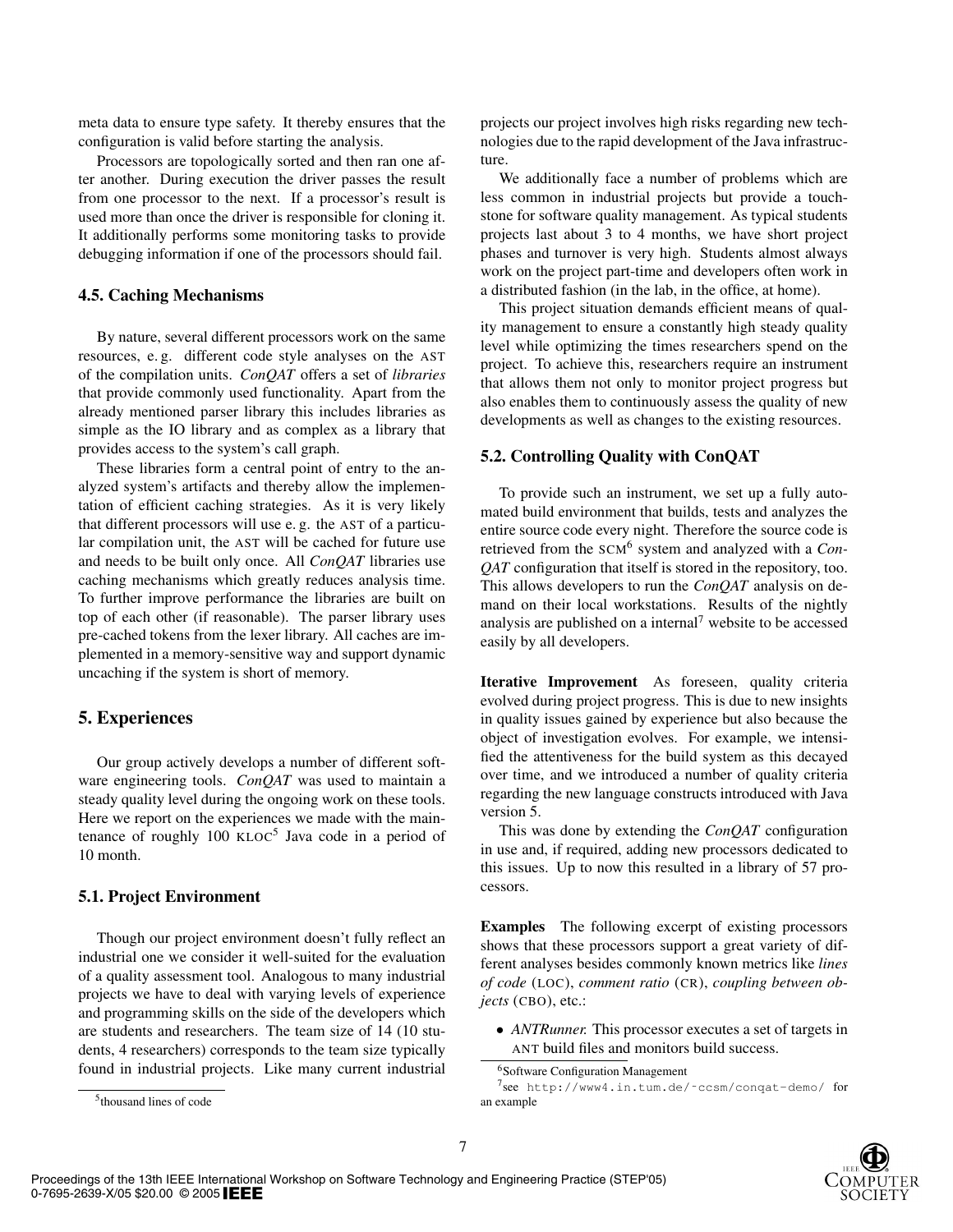

**Figure 3. Mapping from Configuration File to Implementation**

- *SVNLogMessageAuditor.* This processor checks if the commit log messages entered into the SCM system comply with our project guidelines.
- *JavaDocAuditor.* This processors checks if JavaDoc comments are present and comply to the guidelines.
- *JUnitRunner.* This processor runs unit tests and captures test outcome.
- *PMDRunner.* This processor acts as an adapter to the open-source tool kit PMD which offers a great number of source code audits. These audits are typically used to detect anomalies like empty code blocks and to control compliance to our coding conventions.
- *PerformanceMonitor.* This processor allows to run programs and capture performance characteristics. We use it to inhibit slow but hard to detect performance decline in performance critical parts of our programs.

Putting Results Into Relation An integral part of quality controlling management is the design of meaningful analyses. It is, e. g., of questionable use to assess the quality of a Java class on the ground of its mean method length. Nevertheless our experience showed that careful combination of different source values allows reliable and meaningful results in most cases.

For example a class that has 15 methods with an average length of 250 lines that do hardly comply to coding conventions and on top of it doesn't provide any inline or JavaDoc documentation is a valid candidate for a quality problem. Similarly a class that complies to every single project convention but contains the string "hack" might be another source of a quality problem.

*ConQAT*'s architecture enabled us to express precisely this multi-faceted quality criteria by using its composition mechanism that allows us to put different results into relation and assess them accordingly.

Assessment It proved to be useful to perform these assessments on a simple ordinal scale with the three values RED, YELLOW and GREEN. Although this may seem too coarse-grained for some applications, our experiences show that it is satisfying in most cases and most times better than a complex scale which is difficult to read and therefore mostly ignored. Apart from that, the ordinal scale and appropriate aggregation mechanisms prevent typical mistakes when calculating metric values [10]. Nevertheless *ConQAT* offers more complex options, too. More sophisticated assessment mechanism can easily be realized when needed.

Figure 4 shows an excerpt of a typical assessment result. While files that have warning messages concerning their assessment rules are rated RED, tidy files are rated GREEN.

| IUnit                  | т         |                                                                                                                                                                       |
|------------------------|-----------|-----------------------------------------------------------------------------------------------------------------------------------------------------------------------|
| <b>ISourceFile</b>     |           | Unused Private Field in line 41                                                                                                                                       |
| SourceFile             | G         |                                                                                                                                                                       |
| ChainedClone           | Q.        | Method putProperty(String, Object) has no JavaDoc comment.<br>Method getProperty(String) has no JavaDoc comment.<br>Method getPropertyNames() has no JavaDoc comment. |
| IPositionListAssociate | $\bullet$ |                                                                                                                                                                       |
| CloneList              | G         |                                                                                                                                                                       |
| Clone                  | A         | Method putProperty(String, Object) has no JavaDoc comment.<br>Method getProperty(String) has no JavaDoc comment.<br>Method getPropertyNames() has no JavaDoc comment. |
| CloneClassComparator   | G         |                                                                                                                                                                       |
| IUnitIterator          |           | Immutable Field in line 59                                                                                                                                            |

**Figure 4. Assessment Results**

Review Cycles As software quality can't be completely determined by static code analysis, manual reviews are an integral part of our quality management activities. As reviews are inherently time-consuming we use *ConQAT* to

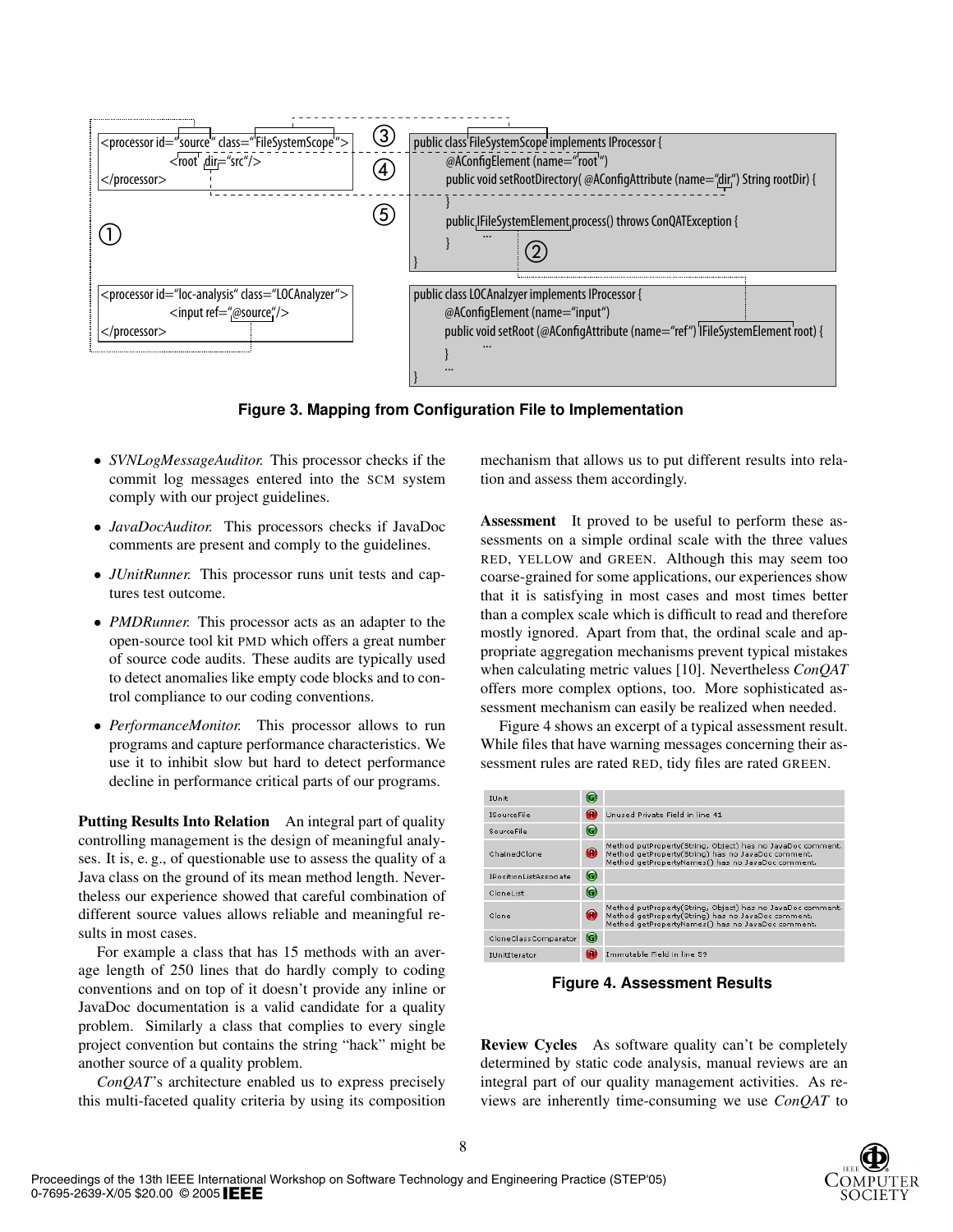reduce review times as far as possible by using a combination of automatic and manual approaches.

For the manual evaluation, we use a simple three-valued scale to rate the review state of source code files: *premature*, *ready for review* and *accepted*. The rating is stored in the source code file itself by the author or the reviewer (depending on the state). By using information from the SCM we ensure that files that have been rated as *accepted* but underwent change subsequently get re-rated accordingly.

Obviously, we implemented a processor which extracts rating information from source files and maps them to the traffic light scale. Although it already proved to be handy to obtain a nicely formatted HTML output of the review state, we could really leverage *ConQAT*'s power by composing different analyses: With using existing processors, we easily created assessments that check if all files rated as *accepted* have full JavaDoc documentation and comply to our coding guidelines. This also includes identification of typical errors like missing default cases in *switch*-statements and known anti-patterns like god classes. Files not complying to these rules are displayed with rating RED.

As all files presented for review have a guaranteed minimal quality level this greatly helped to reduce the time spent on manual review activities.

Aggregation Our experiences showed that assessment data needs to be highly condensed to be of real use. Only if the key quality information that reflects an overall quality level can be viewed within a matter of minutes, quality controlling activities will actually be put into practice.

We therefore use a simple graphical aggregation for the quality assessments carried out by *ConQAT*. Figure 5 shows the main page of the assessment result website generated by the tool. For the sake of clarity the figure shows the results of some very basic analyses including a JavaDoc assessment and the manual rating described above. The colored bars to the left of the assessment description provide a quick overview of the results. So one can easily see that in project "CloneDetective" most files have rating status RED (for *premature*), while the majority of *ConQAT*'s source files has status GREEN (for *accepted*).8

This way, all important data is visualized on one page and easily accessible by the researchers (in the role of QA) as well as all other developers. More detailed information is literally only one mouse click away as the main page is linked to pages with detailed assessment results. Depending on the nature of the indicated quality problems, QA can present the evidence to the respective author or needs to check the source code for further examination.



**Figure 5. Condensed Assessment Data**

#### 5.3. Discussion

*ConQAT*'s architecture proves to satisfy our requirements for flexible yet efficient quality analysis tools: It runs in a non-interactive manner and generates static HTMLoutput. It is flexible and extensible by offering two different levels of configuration; analyses can be composed using a declarative configuration file, and new analyses can be added by implementing new processors. The system's design does not limit analyses to a particular scope, granularity, or type of artifacts.

Experience shows that quality goals and criteria evolve over time. Obviously this requires a quality assessment tool that seamlessly supports this evolution. Therefore *Con-QAT*'s flexible architecture proved to be crucial for a successful long-term quality controlling activities. This architecture allowed us to integrate even rather complex analyses like checks for unused code within a few hours. Of course this is facilitated by the Java community which offers an incredible rich variety of (open-source) analysis tools like parsers, coding convention checkers, test frameworks, etc.

In addition to that *ConQAT* offers convincing performance characteristics due to the heavy use of caching mechanisms. Even with a complex set of analyses including almost all of our processors our 100 KLOC repository could always be analyzed with matter of minutes. Experiments show that even analyses of systems as big as Eclipse  $(\approx 2.5 \text{ MLOC}^9)$  can be carried out in similar times if the set of analyses is more restricted. These performance characteristics in combination with *ConQAT*'s flexibility provide a major advantage over meta-model-based systems if developers want to perform assessments of certain quality criteria during their daily work. They can easily limit the set of analyses by defining a trimmed down configuration file for *ConQAT* and get almost instant feedback for the desired analysis.

<sup>8</sup>This is due to the fact that we introduced the code rating only after the development of "CloneDetective".

<sup>&</sup>lt;sup>9</sup>million lines of code